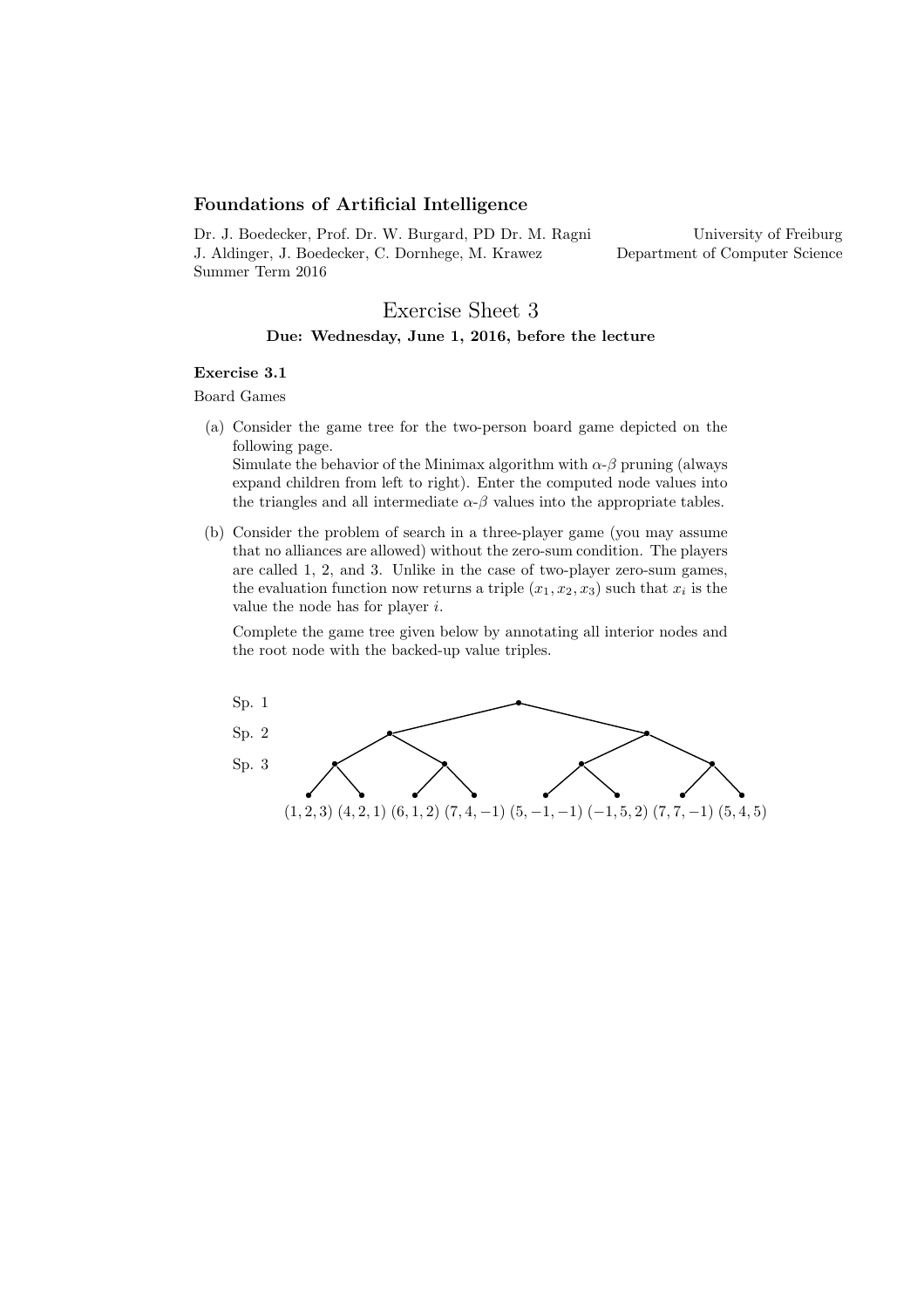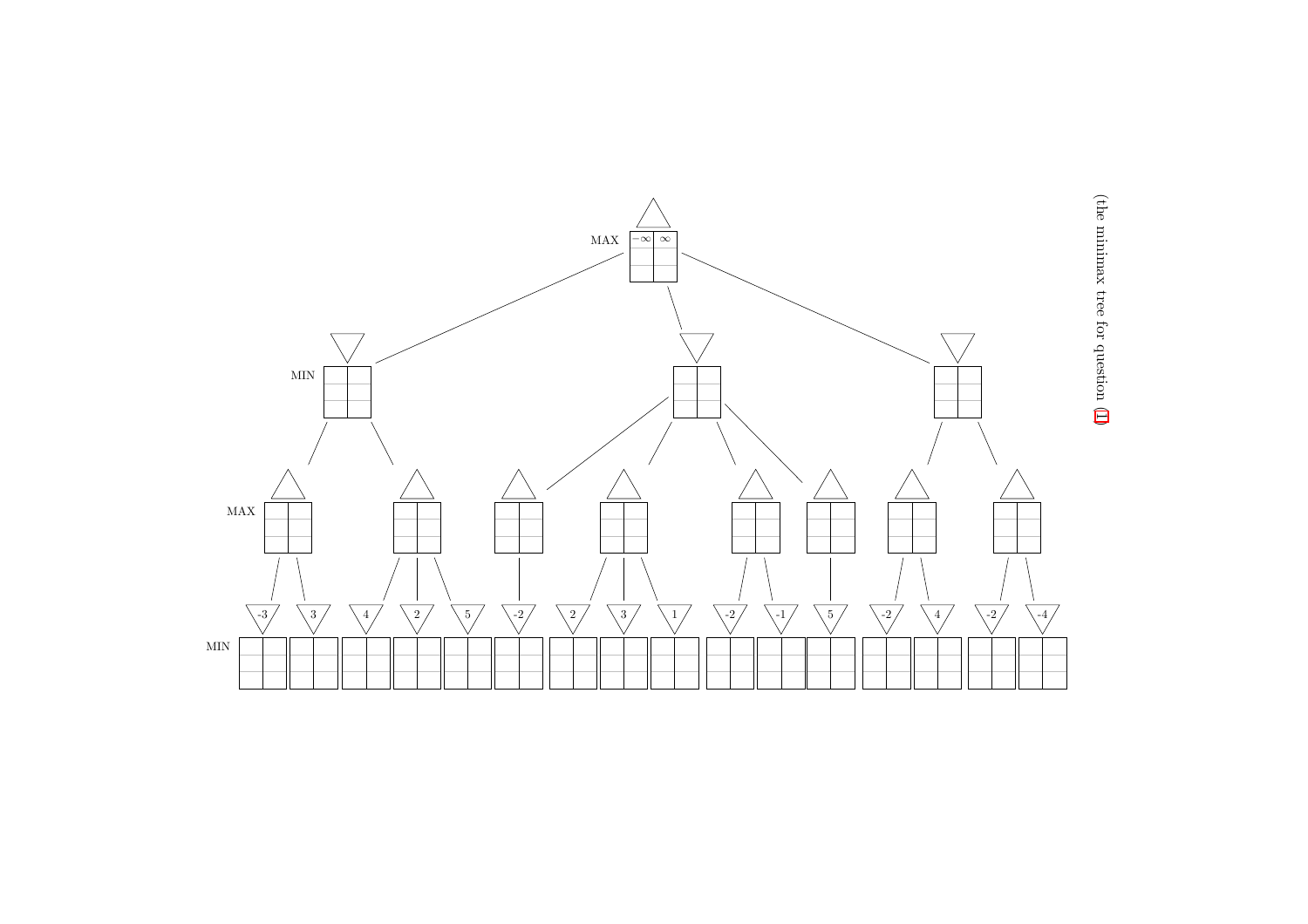## Exercise 3.2 (Forward Checking / Arc consistency)

Consider the 6-queens problem, where 6 pieces have to be placed on a size  $6 \times 6$ board in such a way that no two queens are on the same horizontal, vertical or diagonal line. Let the domains be  $dom(v_i) = 1, \ldots, 6$  for all variables  $v_i \in V$ . Consider now state  $\alpha = \{v_1 \mapsto 2, v_2 \mapsto 5\}.$ 



- (a) Enforce arc consistency in  $\alpha$ . Specify in particular the domains of the variables before and after applying arc consistency. You may assume that the domain of variables with allocated values only consists of that value, while the values of unassigned variables still range over the complete domain. Always choose the variable with lowest index, for which arc consistency has not been established yet.
- (b) Apply forward-checking in  $\alpha$ . Compare with the result of (a).

Exercise 3.3 (Satisfiability, Models)

- (a) Decide for each of the following propositions whether they are valid, satisfiable or neither valid nor satisfiable.
	- (1)  $Smoke \Rightarrow Smoke$
	- (2)  $Smoke \Rightarrow Fire$
	- (3)  $(Smoke \Rightarrow Fire) \Rightarrow (\neg Fire \Rightarrow \neg Smoke)$
	- (4)  $(Smoke \Rightarrow Fire) \Rightarrow ((Smoke \land Heat) \Rightarrow Fire)$
	- (5)  $The Best TeamWins \Leftrightarrow GermanyWinsEuropean Championship$
- (b) Consider a vocabulary with only four propositions, A, B, C, and D. How many models are there for the following formulae? Explain.
	- (1)  $(A \wedge B) \vee (B \wedge C)$
	- $(2)$   $A \vee B$
	- (3)  $(A \leftrightarrow B) \land (B \leftrightarrow C)$